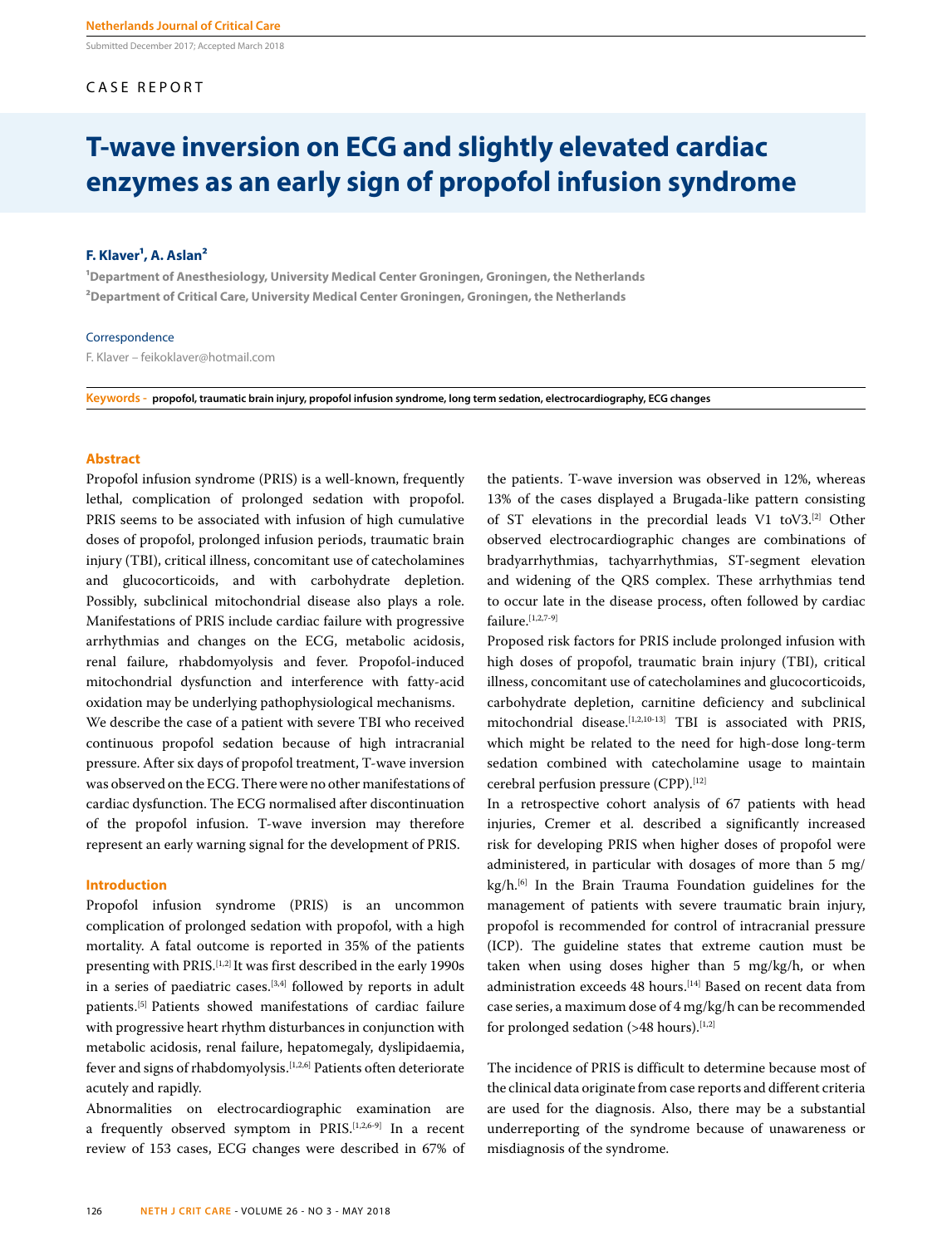## **Case report**

A 20-year-old man was involved in a bar fight, where he received a blow to the head and fell to the floor, hitting his head. Directly after this incident, he lost consciousness for about 5 minutes. On examination by the emergency medical service, there were no signs of external trauma or neurological deficit. The patient was therefore not sent to hospital but was taken home by his friends. In the following hours, he experienced increasing headache, accompanied by nausea and vomiting, followed by a decreased level of consciousness. He was admitted to hospital after referral by the general medical practitioner service.

On examination the patient showed a decreased level of consciousness with a Glasgow Coma Scale (GCS) of 13 to 14. CT scanning of the brain showed signs of haemorrhagic contusion in the left frontal lobe and to a lesser extent in the right frontal lobe. There were also signs of either a small subdural or an epidural haemorrhage on the left frontal side, the origin of which could not be differentiated based on the images. There were no signs of traumatic abnormalities of the cervical spine. The patient was admitted to the neurological ward for observation, where he remained neurologically stable with a GCS varying between 13 and 14.

Two days after the incident, the patient developed a tonic clonic seizure, for which midazolam and phenytoin were administered. Afterwards the patient was unresponsive (GCS 3), his right pupil was dilated and not reactive to light and the patient showed tetanic contractions. Because of the low GCS and tetanic contractions, he was intubated. A CT scan of the brain was performed, which showed an increase in haemorrhagic contusion, expansion of oedema and signs of uncal herniation. An external ventricular drain was placed in the right lateral ventricle, with an intracranial pressure (ICP) monitoring device. An opening ICP of 11 mmHg was recorded.

On arrival at the intensive care unit, the ICP was 15 mmHg and the cerebral perfusion pressure (CPP) was 60 mmHg. The pupils were symmetric, small, and responsive to light, and the patient was haemodynamically stable. The treatment of the elevated ICP was performed according to international standards. [14] The patient was kept normothermic and continuous drainage of CSF was allowed through the ventricular drain. Initially the patient was sedated with propofol (7.14 mg/kg/h), midazolam (0.06 mg/kg/h) and morphine (0.06 mg/kg/h). After two hours the propofol infusion was decreased to 5.14 mg/kg/h. The next day, the propofol infusion was maintained at 4.3 mg/kg/h. In the following days the patient remained haemodynamically and respiratorily stable and noradrenaline infusion (0.1-1.4 mg/h) was titrated to maintain CPP at 60 mmHg. The ICP initially decreased.

On day 6 after the trauma, negative T waves in leads V2-V6 were observed on the ECG *(figure 1)*. Creatine kinase (CK) levels increased but remained below the normal upper limit (normal upper limit 200 U/l), whereas the high-sensitive (hs)-troponin



**Figure 1.** Course of ECGs and dosage of propofol infusion

T value was 75 ng/l (normal upper limit 14 ng/l). At that time, the ICP was 15 mmHg and the CPP was 60 mmHg. On day 7, the negative T waves on the ECG were more pronounced. The ECG abnormalities progressed and under the suspicion of a developing PRIS, the propofol infusion was stopped on day 8. The next day the ECG changes normalised *(figure 1)*. Screening bedside echocardiography was performed, which showed no signs of cardiomyopathy or akinesia, and normal ventricular function.

CK and hs-troponin T changes developed two days after the development of the T-wave inversions. The CK levels continued to increase for several days after discontinuation of the propofol infusion, reaching a maximum concentration of 400 U/l on day 10. Hs-troponin T showed a temporary increase from day 6 with a peak at day 7 and showed a decline thereafter *(figure 2)*. The serum triglyceride level was 1.73 mml/l (normal value <2 mmol/l).

The midazolam and morphine infusions were stopped two days later. On examination, the patient was alert and responsive and was subsequently extubated on day 10. Follow-up CT scanning of the brain performed on day 12 revealed regression of the cerebral oedema and uncal herniation.

The subsequent hospital stay was uneventful. The patient was discharged home 23 days after the initial trauma with no neurological sequela. Preventive antiepileptic treatment with valproic acid and phenytoin was continued.



**Figure 2.** Course of creatine kinase and hs-troponin T during ICU admission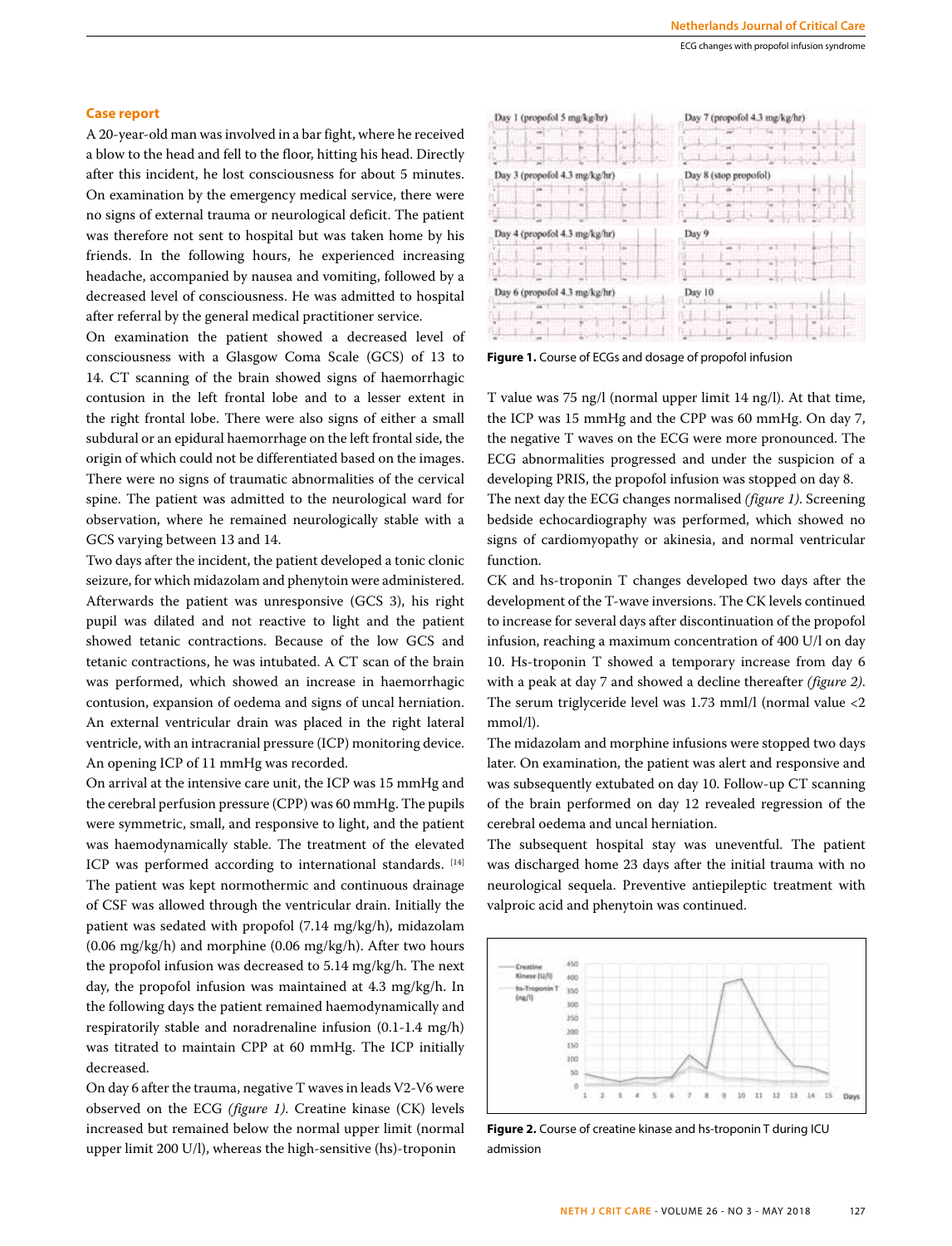ECG changes with propofol infusion syndrome

## **Discussion**

Propofol infusion syndrome is a rare but extremely dangerous complication of propofol administration. The pathophysiology of PRIS is complex and not entirely understood. An important underlying mechanism is propofol-induced impairment of β-oxidation of free fatty acids (FFAs) in mitochondria, causing inhibition of intracellular energy production. Propofol inhibits the transfer of electrons in the electron transport chain, which decreases transmembrane potential and affects transportation of FFAs into the mitochondria. As a result, production of adenosine triphosphate (ATP) is decreased, which leads to widespread cell death, hepatic dysfunction, multi-organ failure and metabolic acidosis, creating an arrhythmogenic environment.<sup>[1,2,8,15-17]</sup> Also, skeletal muscle necrosis leads to rhabdomyolysis. The subsequently released myoglobin induces renal failure and hyperkalaemia. Another proposed mechanism is propofol-mediated inhibition of fatty acid oxidation with an effect on fatty acyl carnitine transferases leading to elevated levels of acylcarnitines that participate in the citric acid cycle, ketone body production and the electron transport chain. The FFAs accumulate in various tissues such as the liver and have shown to promote cardiac arrhythmogenicity, possibly explaining the observed electrocardiographic changes. Another contributing mechanism may be carbohydrate depletion, which leads to a reduction in citric acid levels, slowing lipid metabolism. Also stress-induced elevation of endogenous catecholamines, administration of exogenous catecholamines and use of glucocorticoids may play a role.<sup>[1,2,15-17]</sup> It has been shown that propofol can decrease cardiac beta-adrenoceptor responsiveness, contributing to cardiovascular depression.<sup>[18]</sup> Hypertriglyceridaemia and hyperlipaemia, frequently seen in patients with PRIS, results from the lipid emulsion used as solvent and from the accumulating FFAs and showed no effect on the outcome of PRIS.[2] In our patient, the serum triglyceride levels remained normal.

Recent data suggest that supplementation with coenzyme Q (which shares a structural similarity to propofol) may play a role in the treatment of PRIS through interference in the electron transport chain and fatty acid oxidation.[19,20]

Cardiac dysfunction is an important manifestation of PRIS. Cardiovascular symptoms include arrhythmias, widening of the QRS complex, T-wave and ST-segment changes, Brugada syndrome-like patterns, cardiogenic shock and asystole. Potential underlying pathophysiological mechanisms include a combination of a relative deficit of energy availability, destruction of cardiomyocytes, the arrhythmogenic effect of elevated FFAs and increased catecholamine levels in a state of metabolic acidosis.[1,2,15-17]

In patients with traumatic brain injury, ECG changes and elevated cardiac troponin may also be related to stress-induced cardiomyopathy, also termed Takotsubo cardiomyopathy. These ECG changes may mimic a cardiac event. A possible

role in the pathogenesis is the result of excessive adrenergic activity with abnormalities in heart rate, blood pressure, thermoregulation and elevation of circulating catecholamine levels, which may lead to cardiac dysfunction by affecting the cardiac microvasculature or by directly inducing toxicity. These manifestations are frequently seen in the acute phase (<48 hours) after a neurological event.<sup>[21-23]</sup> A recently published study of 49 patients (median age 34 years) with moderate or severe TBI showed no clinically significant myocardial dysfunction on echocardiographic examination. The authors suggest that the young age of TBI patients and the absence of cardiovascular risk factors may be protective against significant myocardial injury resulting from catecholamine excess.[24]

Our patient only showed T-wave inversion on the ECG and mildly elevated levels of cardiac enzymes, without cardiovascular compromise or manifestations of other organ dysfunction. The CK level continued to increase two days after the propofol had been discontinued.

Despite a maximum recommended dose of 5 mg/kg/h in the guidelines for treatment of patients with TBI, recent data suggest to avoid dosages above 4 mg/kg/h for prolonged sedation, with careful observation of possible side effects.[1,2,14]

Our case illustrates that PRIS may develop with subtle, nonspecific symptoms, such as inverted T waves and slightly elevated cardiac enzymes. It shows that careful clinical, biochemical and electrocardiographic monitoring is strongly recommended for early detection of signs of developing PRIS.

If prolonged sedation is anticipated and persistent high dosages of propofol are needed for the treatment of elevated ICP, an early switch to another sedation regiment may be considered.

#### **Conclusion**

Propofol infusion syndrome is a rare but often catastrophic complication of propofol infusion. T-wave inversion on ECG, moderate elevation of CK and hs-troponin T in the absence of other cardiac dysfunction may be an early sign of its development. In our patient, ECG abnormalities preceded any increases in CK and hs-troponin T levels. Long-term high-dose propofol sedation is not recommended and frequent electrocardiographic and biochemical monitoring should be performed. After suspicion of PRIS, propofol infusion should be discontinued immediately.

#### **Ethical approval**

All procedures performed in studies involving human participants were in accordance with the ethical standards of the institutional and/or national research committee and with the 1964 Helsinki declaration and its later amendments or comparable ethical standards.

### **Informed consent**

Informed consent was obtained from the patient presented in this article.